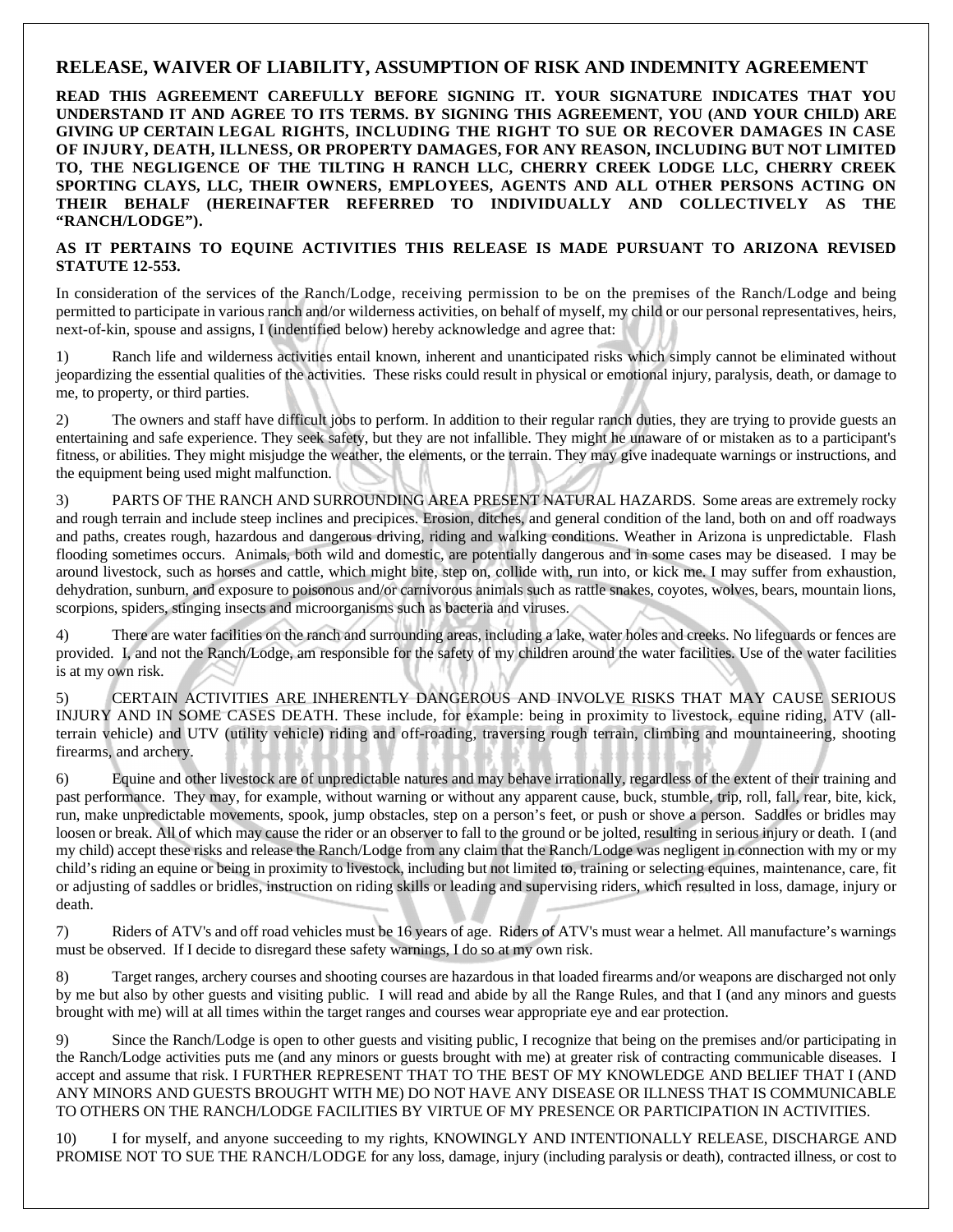my or my child's person or property, AND INDEMNIFY AND HOLD HARMLESS the Ranch/Lodge from and against any and all claims, actions, causes of actions, liabilities, suits, expenses (including reasonable attorney fees) arising out of my stay or activities on the Ranch/Lodge, or participating or observing Ranch/Lodge and/or wilderness activities, or use of saddles, bridles, equipment or gear provided by the Ranch/Lodge.

11) I expressly agree that this Release, Waiver of Liability, Assumption of Risk, and Indemnity Agreement is governed by the laws of the State of Arizona and is intended to be as broad and inclusive as is permitted by Arizona law, and that in the event any portion of this Agreement is determined to be invalid or unenforceable for any reason, the balance of the Agreement shall not be affected or impaired in any way and shall continue in full legal force and effect. Any suit that I may bring against the Ranch/Lodge must be brought in the Arizona state or Federal courts. This document is a contract and if a lawsuit if filed against the Ranch/Lodge for any injury or damage in breach of this contract, I will pay all attorneys' fees and costs incurred by the Ranch/Lodge in defending such an action.

12) The Agreement does not release or waive the Ranch/Lodge's liability or assume the risk of or indemnify the Ranch/Lodge from grossly negligent, willful, wanton or intentional acts or omissions of the Ranch/Lodge.

13) Use of Likeness. I understand that activities at the Ranch/Lodge may be recorded on video media and that all or part of the recording may be used (a) in marketing materials for the Ranch/Lodge or its products; (b) on the Ranch/Lodge's website, or otherwise published or broadcast to the public, and/or (c) as part of, or in advertising for, commercial products. I also understand that, given my participation in Ranch/Lodge activities, my voice and/or likeness may be recorded in connection with the activity. I hereby give the Ranch/Lodge and all entities acting with its permission or upon its authority, the absolute right and unrestricted permission to use my name, voice, and/or likeness, in, and in connection with, the recordings (and any and all portions and derivatives thereof), and to use, copy, sell or otherwise distribute such recordings (and any and all portions and derivatives thereof) in any and all forms and media, and waive any right that I might have to approve the recordings or such uses. This permission covers any legal use, including without limitation, broadcasting in any and all media, use in marketing materials, and incorporation in products. I understand that I will not be compensated in any way beyond being a participant in the creation of, and perhaps identified in, the recording. I also understand that the Ranch/Lodge is relying on this Release and would not knowingly go to the expense of creating the recording in the absence of this Release.

**14)** I AM VOLUNTARILY USING THE SERVICES, FACILITIES, AND EQUIPMENT OF THE RANCH/LODGE AND PARTICIPATING IN THE ACTIVITIES, WITH THE FULL KNOWLEDGE OF THE INHERENT RISKS, HAZARDS AND DANGERS INVOLVED, AND WILLINGLY ASSUME AND ACCEPT ANY AND ALL RISKS OF DAMAGE, ILLNESS, INJURY (INCLUDING PARALYSIS AND DEATH) TO MY OR MY CHILD'S PERSON OR PROPERTY. I HAVE MADE A FREE AND DELIBERATE CHOICE TO SIGN THIS RELEASE, WAIVER OF LIABILITY ASSUMPTION OF RISK AND INDEMNITY AGREEMENT AS A CONDITION TO THE RANCH/LODGE ALLOWING ME AND/OR MY CHILD TO BE ON THE PREMISES AND PARTICIPATE IN THE RANCH AND/OR WILDERNESS ACTIVITIES. I HAVE CONCLUDED THAT THE RISKS INVOLVED AND THE RELEASE AND WAIVER OF LIABILITY IS WORTH THE PLEASURE OF THE RANCH AND/OR WILDERNESS ACTIVITIES. THE LAWS OF THE STATE OF ARIZONA APPLY TO THE SUBJECT MATTER OF THIS AGREEMENT WITHOUT APPLICATION OF CHOICE OF LAWS AND FEDERAL AND STATE COURTS OF ARIZONA SHALL HAVE SUBJECT MATTER & PERSON JURISDICTION OVER THE PARTIES

| Guest's Signature        | Dated:     |  |
|--------------------------|------------|--|
| <b>Print Guests Name</b> |            |  |
| Address:                 |            |  |
| E-Mail:                  | Telephone: |  |

If a guest is less than eighteen (18) years of age, his/her parent or guardian must read this Agreement and sign below on behalf of the minor.

I am the parent or legal guardian of, and am also executing this Agreement on behalf of, the minors listed below:

| Name | Age | Name | Age | Name | Age |
|------|-----|------|-----|------|-----|
|      |     |      |     |      |     |
|      |     |      |     |      |     |

Pandemic addendum attached <br>
Pet addendum attached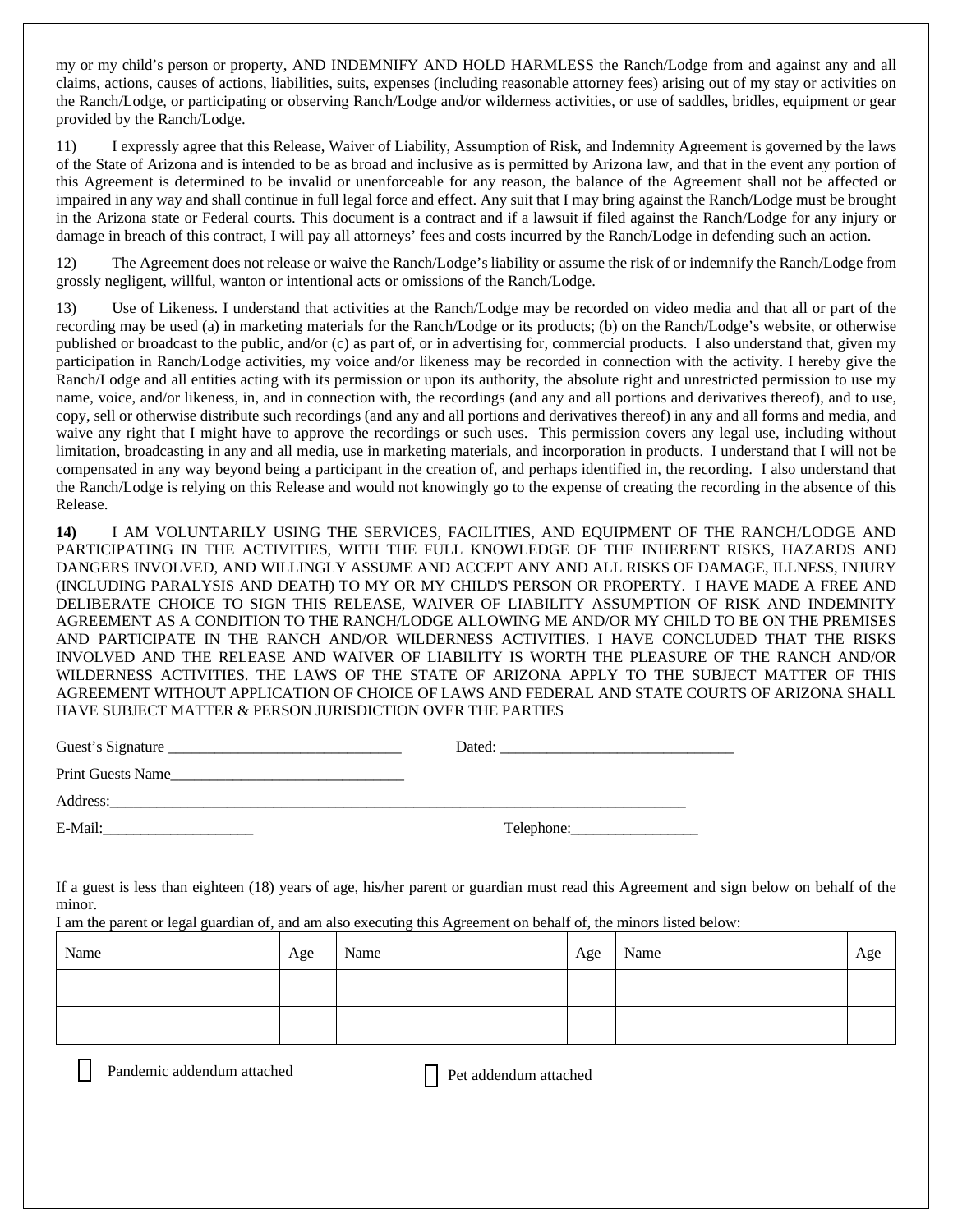## **PANDEMIC ADDENDUM to Release, Waiver of Liability, Assumption of Risk and Indemnity Agreement**

I also acknowledge and agree:

A. The novel coronavirus ("COVID-19") has been declared a worldwide pandemic by the World Health Organization. COVID-19 is extremely contagious and is believed to spread mainly from person-to-person contact.

B. I understand the dangers of COVID-19, inherent and otherwise, and am familiar with the Centers for Disease Control and Prevention ("CDC") guidelines and the rules and regulations imposed by the state of Arizona regarding COVID-19.

C. The circumstances regarding COVID-19 are changing from day to day and, accordingly, the applicable rules regulations and guidelines are regularly modified and updated. I accept full responsibility for familiarizing myself with the most recent updates.

D. Since the Ranch/Lodge is open to other guests and visiting public, being on the premises and/or participating in the Ranch/Lodge activities puts me at greater risk of contracting COVID-19. I accept and assume that risk.

E. I am not experiencing symptoms of COVID-19, such as a dry cough, fever, shortness of breath or difficulty breathing, chills, repeated shaking with chills, muscle pain, headache, sore throat, or new loss of sense of smell and/or taste and have not been advised by a physician that I am COVID-19 positive. This is also true for any minors brought with me.

F. The Ranch/Lodge has put in place preventative measures to reduce the spread of COVID-19; however, cannot guarantee that I (or any minors or guests brought with me) will not become infected with COVID-19.

G. I for myself, and anyone succeeding to my rights, KNOWINGLY AND INTENTIONALLY RELEASE, DISCHARGE AND PROMISE NOT TO SUE THE RANCH/LODGE for any loss, damage, injury (including paralysis or death), or cost to my or my child's person or property, AND INDEMNIFY AND HOLD HARMLESS the Ranch/Lodge from and against any and all claims, actions, causes of actions, liabilities, suits, expenses (including reasonable attorney fees) arising out of or relating to related to COVID-19 whether caused by the negligence of the Ranch/Lodge or any third party on the Ranch/Lodge premises or otherwise and/or while on the ridge/Lodge premises or participating in any Ranch/Lodge activities..

Guest's Signature \_\_\_\_\_\_\_\_\_\_\_\_\_\_\_\_\_\_\_\_\_\_\_\_\_\_\_\_\_\_ Dated: \_\_\_\_\_\_\_\_\_\_\_\_\_\_\_\_\_\_\_\_\_\_\_\_\_\_\_\_\_\_

Print Guests Name\_\_\_\_\_\_\_\_\_\_\_\_\_\_\_\_\_\_\_\_\_\_\_\_\_\_\_\_\_\_